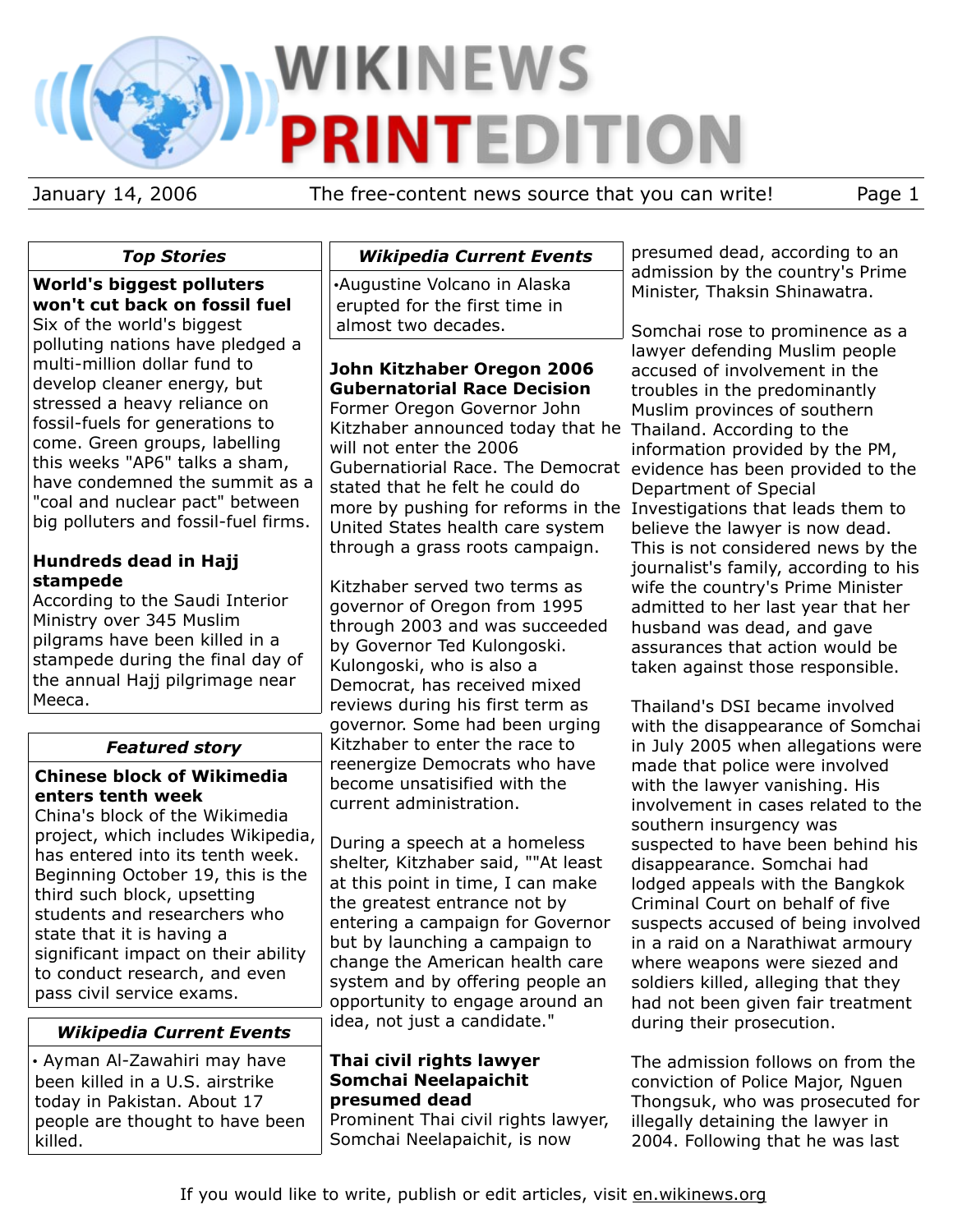seen in public in March 2004. In the case against the police four other officers were acquitted.

#### **German intelligence participated in U.S. bombing of Iraq, media alleges**

The Bundesnachrichtendienst (BND) helped the U.S. military during the 2003 invasion of Iraq, the daily Süddeutsche Zeitung, ARD's Panorama magazine and the information or target coordinates Los Angeles Times concordantly reported on Thursday.

agents of the BND stayed in Baghdad during the war even after controlled by government parties, the German embassy was evacuated on March 17, 2003. A former "high-ranking official" in the U.S. Department of Defense told Panorama that the agents helped to track down targets throughout the Iraqi capital for the U.S. Defense Intelligence Agency (DIA) as they didn't have enough reliable sources in Baghdad. A BND official, also speaking on condition of anonymity, told the Süddeutsche Zeitung that there was "no dumbness between the BND and DIA" during that time and that it was part of the BND's "job" in Iraq to identify "non targets" like hospitals or embassies. He said this was authorized by the chancellor's office.

The Pentagon informant of Panorama however said that the German agents were much more involved. A common saying during the war was supposedly: "Do we have anything from the Germans?". According to him, they drove to a restaurant in Mansur district of Baghdad on April 6th where Saddam Hussein was assumed to be dining. The BND agents reported back to the DIA that many Mercedes cars were parking there. As those cars were

presumed to be of Saddam Hussein, the U.S. military conducted an air strike on the location. Hussein escaped, but twelve civilians were killed.

According to their information, two chair Norbert Röttgen said that the preventing the beginning of new The BND confirmed that two of its agents operated in Iraq during the war but denied all other reports. A spokesperson told Panorama that it's agency "did not provide target to the warfaring parties." The intelligence committee of the Bundestag exculpated the BND. Its that halting existing wars and in secret sitting committee, concluded with two-third majority that there are no indications that the agents aided the U.S. in selecting targets.

> German foreign minister Frank-Walter Steinmeier called the accusations "schizophrenic" while opposition parties are demanding an parliamentary investigation committee. And during a visit of German chancellor Merkel to the White House, U.S. president Bush said in a response to a reporter's question whether he knew anything about the allegations: "The truth of the matter is, the Chancellor brought this up this morning. I had no idea what she was talking about. The first I heard of it was this morning, truthfully".

#### **Homeland Security helps secure open-source code**

The U.S. Department of Homeland Security has dedicated \$1.24 million in funding in its effort to protect open-source software. Stanford University, Coverity and Symantec have all taken up the challenge to perform daily scans of code, hunting for security bugs. An automated system to achieve this search will be in place by March '06.

#### **"Genius" award recipient and other luminaries campaigning for worldwide renunciation of war**

In a recent ZNet Commentary, Howard Zinn wrote that a group of people, including Gino Strada, Paul Farmer, Kurt Vonnegut, Nadine Gordimer, and Eduardo Galeano, are promoting the creation of world-wide gatherings to renounce war. Their intention, according to Zinn, is to make world-wide renunciation of war so popular wars is politically irresistible.

In his article, After This War, Zinn asks, "should we not think beyond this war? Should we begin to think, even before this shameful war is over, about ending our addiction to massive violence, and using the enormous wealth of our country for human needs?" He goes on to talk of ending not just "this war or that war but war itself. Perhaps the time has come to bring an end to war, and turn the human race onto a path of health and healing."

The five people have been actively involved in global issues for many years and have a solid track record of accomplishments on the world stage.

Dr. Gino Strada is a war surgeon and the founder of Emergency, a nonprofit, humanitarian organization dedicated to providing assistance to civilian victims of war. His recent book Green Parrots: A War Surgeon's Diary helped persuade Italy to abandon the use and manufacture of a flying anti-personnel mine.

Dr. Paul Farmer is a Harvard professor and practicing physician. In 1987, he helped found the world-wide health organization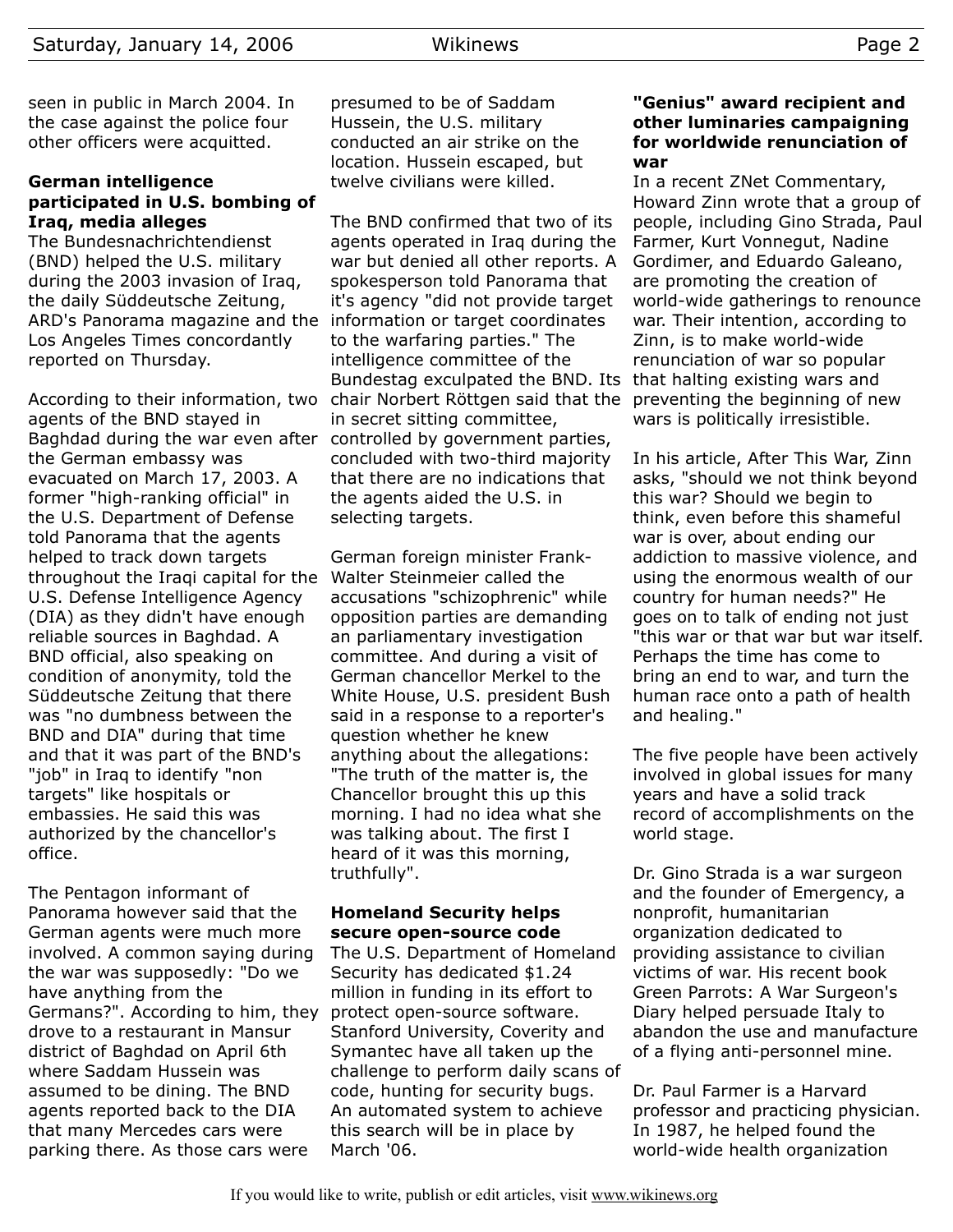Kurt Vonnegut is an American writer and humanist, currently serving as Honorary President of the American Humanist Association. As a WWII prisoner of war in Dresden, Germany, Kurt witnessed the fire bombing of Dresden. This event formed the core of his book, Slaughterhouse-Five. In a column for In These Times, he began "... our leaders are power-drunk chimpanzees ... the morale of our soldiers fighting and dying in the Middle East ... like so many bodies, is already shot to pieces. They are being treated, as I never was, like toys a rich kid got for Christmas."

Nadine Gordimer from South Africa received the 1991 Nobel Prize in literature and 1974 Booker Prize. She received worldwide praise for her leadership for South Africa to re-examine and replace its long held racist policy of apartheid.

Eduardo Galeano's books combine history, political analysis, journalism and fiction. "I'm a writer obsessed with remembering, with remembering the past of America ... condemned to amnesia. The Open Veins of Latin America is one of Galeano's works covering the exploitation of Latin America by foreign powers from the 15th century onwards.

Both Nadine and Eduardo's books are recognized by the Great Books Foundation as among the top 40 books in Citizens of the World: Readings in Human Rights. We Say No by Eduardo Galeano and Comrades by Nadine Gordimer are listed there along with the

Emancipation Proclamation of Abraham Lincoln, Independence by Mahatma Gandhi, the Universal Declaration of Human Rights and Letter from Birmingham Jail by Martin Luther King Jr.

Howard Zinn is a U.S. historian, political scientist and author of fifteen books. Howard writes, "In a world of clashing interests—war against peace, nationalism against internationalism, equality against greed, and democracy against elitism—- it seems to me both impossible and undesirable to be neutral in those conflicts. I do not claim to be neutral, nor do I want to be... . I will try to be fair to opposing ideas by accurately representing them."

#### **Iran nuclear talks have stalled**

enior Iranian diplomats still hope for a diplomatic solution to the current stand off between the United Nations and the resumption of its nuclear development program to enrich uranium. The National Security Council spokesman for Iran, Hossein Entezami, said Thursday on a national broadcast that "Iran still believes diplomacy could be productive."

The UN Secretary-General, Kofi Annan said after a Thursday telephone conversation with Ali Larijani, Iran's top nuclear negotiator, that they "are interested in serious and constructive negotiation but within a time frame."

The United States of America and Europe have grown increasingly concerned over Iran and its decision to resume full nuclear research.

Talks between Europe and Iran stalled late yesterday to a near standstill and the E.U. joined with the U.S. in its decision to refer Iran to the UN for possble sanctions.

"Our talks with Iran have reached a dead end," the German foreign minister, Frank-Walter Steinmeier, said at a news confernece in Berlin Germany. "From our point of view, the time has come for the UN Security Council to become involved."

Condoleezza Rice, the U.S. Secretary of State, said that "Iran's actions have shattered the basis for negotiation."

When asked if military force was an option (in Iran) Rice said "The president of the United States never takes any of his options off the table and nobody would want the president to do that... We are on a diplomatic track and it's not on the agenda at this point to move from that diplomatic track."

Rice's comments have raised speculation that if all diplomatic negotions with Iran fail, that military action might be a possibility.

Despite the criticism from America, Europe, and quite possibly Russia and China, to get Iran to reverse its current course, some diplomats and experts say that the process of getting Iran near that step may take a long time, and may never even work.

Iran's government continues to insist that its nuclear path is for "peaceful purposes." In a noted turn from Iran's use of aggressive language in defining their position on politically sensitive issue, Entezami said, "Iran pursues its nuclear research activities in the framework of the International Atomic Energy Agency regulations and under the supervision of the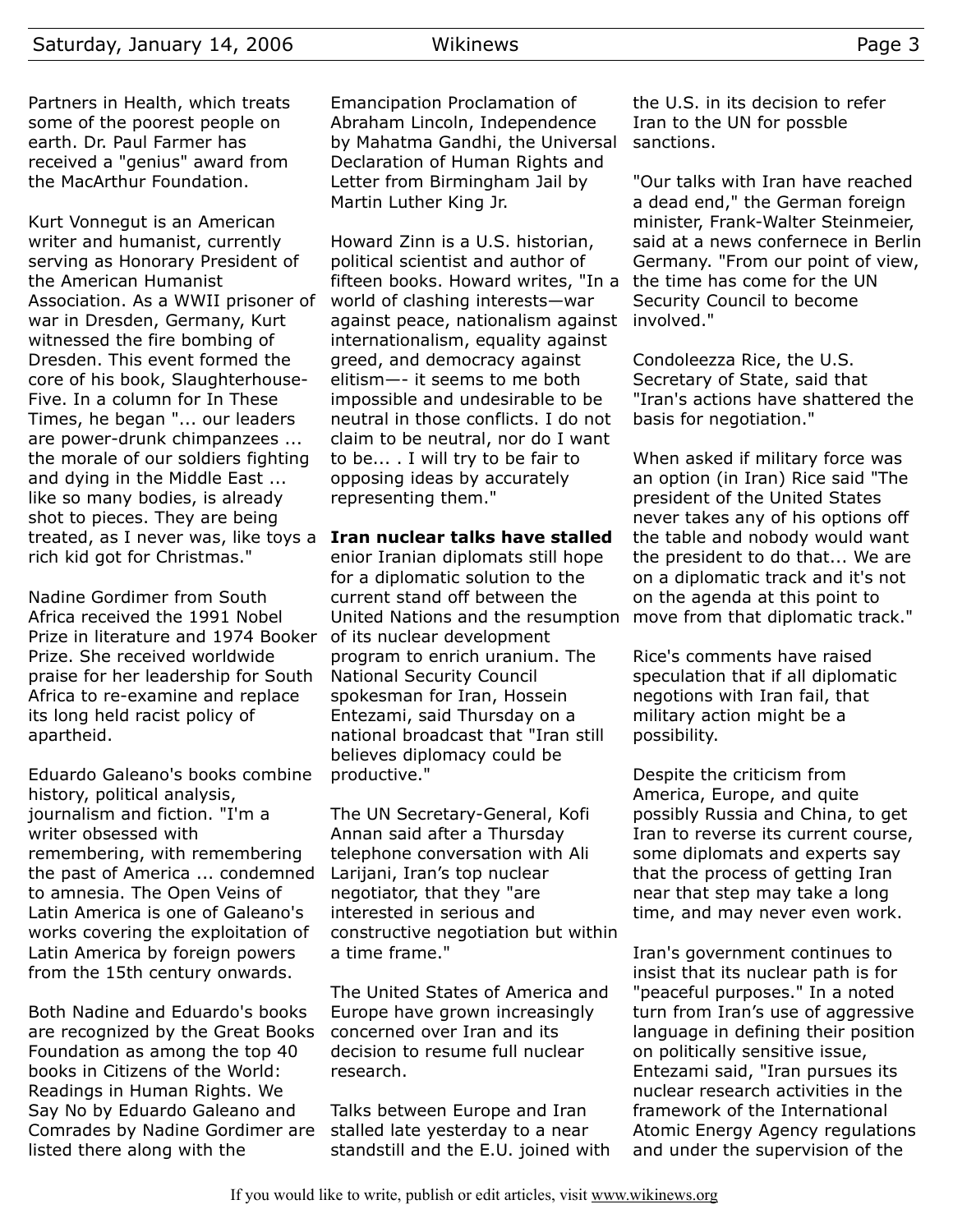agency. So there is no reason for challenging Iran's rights in the field of nuclear fuel."

## **Turkish teens died of mutated strain of bird flu**

Scientists have confirmed that the H5N1 virus found in the DNA taken from one of two Turkish victims, who died from the disease, has mutated and they now believe that Turkey is now a locale for endemic bird flu.

However, the WHO, stressed that it is too early to tell if the mutation so far." is important.

"We assume this could be one small step in the virus' attempt to adapt to humans," said Mike Perdue, a WHO virologist. "But it's only seen in one isolate and it's difficult to make sweeping conclusions. We just have to wait and see what the rest of the viruses from Turkey look like."

Health officials had raised the number of deaths from the H5N1 virus from 15 to 18 after after it turned up in preliminary tests on two people hospitalised in southeastern Turkey, and in a girl's lungs after she died in the same area. It also has confirmed 147 human cases of the H5N1 virus worldwide and 78 deaths, though this includes only four infections and two deaths in Turkey.

All victims are thought to have had Angeles in one minute. Stardust close contact with poultry.

Health officials suggest the virus can now attach itself more easily to human cells than before.

The mutation has been found in a mutated version of a key protein, haemagglutinin, which controls the from California through central way it binds to cells. This, scientists theoroize, may be the key in making it more dangerous

to people. The mutation makes the manager said. virus more capable of attaching itself to human cells before infecting them. But experts said the mutation had been seen before without severe consequences.

Maria Cheng, a spokeswoman for the World Health Organisation, says, "It doesn't look as if it has significance regarding transmissibility or pathogenicity because it is not borne out by epidemiological evidence we have

#### **Distributed computing to get "interstellar project"**

NASA is awaiting the arrival of very precious cargo from space.

The Stardust Spacecraft is scheduled to land at around 5:12am (eastern time) on Sunday January 15, 2006. Onboard are dust particles that have been collected from the comet Wild 2.

When the capsule gets to Earth and enters the atmosphere, at about 5am (eastern time), it is expected to put on quite a light show for folks in Northern California, Oregon,Nevada, and Utah. The capsule will look much like a shooting star going across the sky. The capsule will be traveling at about 12.8 kilometers or 8 miles per second, fast enough to go from San Francisco to Los will set a new all-time record for being the fastest spacecraft to return to Earth, breaking the previous record set in May of 1969 during the return of the Apollo X command module. "It will move over the west coast of northern California and will light the sky Oregon and on through Nevada and Idaho and into Utah," Tom Duxbury, Stardust's project

The capsule will then release a parachute approximately 32 kilometers (105,000 feet) and decend into the Salt Flats of Utah. If weather is permitting, it will be recovered by helicopter teams and taken to a cleanroom at the Michael Army Air Field, Dugway Proving Ground, for initial processing.

The capsule itself, only weighs 45.7 kilograms (101 pounds) and resembles a mini Apollo capsule.

Not only will it break the record for the fastest spacecraft to return to earth, Stardust Principal Investigator Don Brownlee of the University of Washington, Seattle, says "We are nearing the end of quite a fantastic voyage – our spacecraft has traveled further than anything from Earth ever has – and come back. He also added that "We went half-way to Jupiter to meet the comet and collect samples from it. But the comet actually came in from the outer edge of the solar system, out beyond the orbit of Neptune, out by Pluto."

If the capsule makes it safely back to earth, scientists hope to unlock many secrets about the fomation of our universe.

"Locked within the cometary particles is unique chemical and physical information that could be the record of the formation of the planets and the materials from which they were made," said Dr. Don Brownlee, Stardust principal investigator at the University of Washington, Seattle.

"Comets are some of the most informative occupants of the solar system. The more we can learn from science exploration missions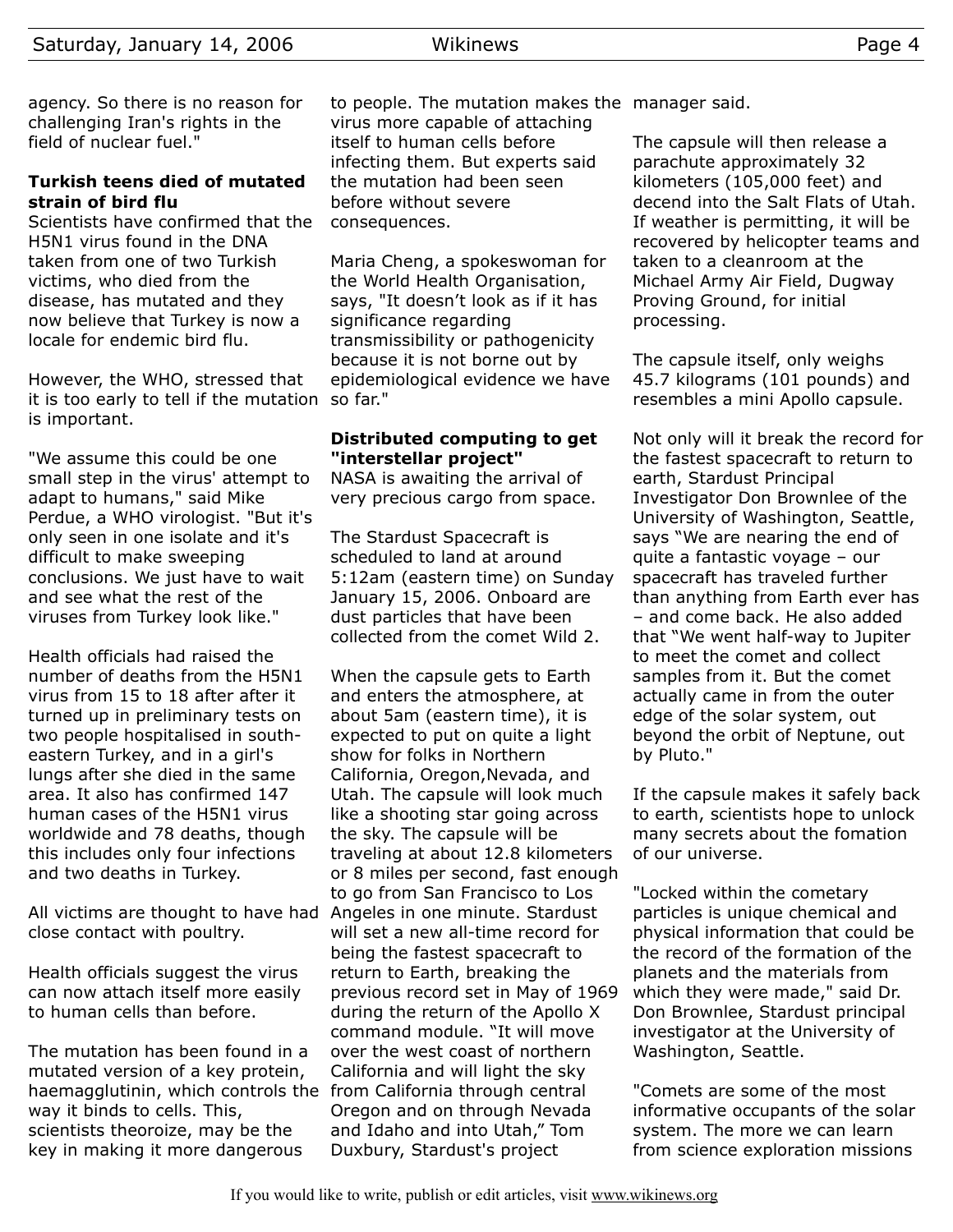like Stardust, the more we can prepare for human exploration to the moon, Mars and beyond," said Dr. Mary Cleave, associate administrator for NASA's Science Mission Directorate.

Stardust is bringing back the first samples of contemporary interstellar dust ever collected, and is also the first mission to return samples from a comet, as well as the first sample return mission from the Galaxy. Not one grain of contemporary interstellar dust grain has ever been examined in a laboratory before.

"We think a significant fraction of comets will be stardust particles actually older than Earth and older than the Sun, and for drama the stars, and the way you identify those is by their isotopic ratios," Stardust Principal Investigator Don Sciences Laboratory. Brownlee said. "There are fabulous tools now to analyze these and a very anxious group of scientists waiting for these samples."

Stardust's main mission was to capture dust particles from comet Wild 2, but it is also believed to have captured dust from distant stars, perhaps created in supernova explosions less than 10 million years ago.

The dust can only be found using using a high-magnification microscope with a field of view smaller than a grain of salt.

But now they have the difficult task of trying to find all these millions of particles, which takes more time and man power that NASA has. Thats where NASA decided to try Distributed Computing.

Distributed computing has been a huge success. Most of the credit of the success of distributed

computing, can be given to the scientists at the University of California, Berkeley. Scientists there have had and continue to have huge success with a program they created called SETI@home, which now uses the distributing platform BOINC.

With the success of BOINC and other distributed computing platforms, NASA hopes to achieve its goal in half the time with the public's help by creating the project Stardust@home

"Like SETI@home, which is the world's largest computer, we hope Stardust@home will also be a large computer, though more of a neural network, using brains together to find these grains," said Bryan Mendez of the Center for Science Education at the Space

But, the project is not for everyone. First, you will go through a web-based training session and then you must pass a test to qualify to register and participate. In the test, the volunteer is asked to find the track in a few test samples. To judge the reliability of the user, they also plan to throw in some ringers with and without tracks.

If at least two of the four volunteers viewing each image report a track, that image will be fed to 100 more volunteers for verification. If at least 20 of these report a track, UC Berkeley undergraduates who are expert at spotting dust grain tracks will confirm the identification.

After passing the test and registering, you will be able to download a virtual microscope (VM). The VM will automatically connect to their server and download so-called "focus movies"

-- stacks of images that we will collect from the Stardust Interstellar Dust Collector using an automated microscope at the Cosmic Dust Lab at Johnson Space Center. The VM will work on your computer, under your control. You will search each field for interstellar dust impacts by focusing up and down with a focus control.

The other neat thing is that there are no limitations and the more images you examine, the better chance you have at finding an interstellar dust grain.

Any interstellar dust paricles that you find, then you will appear as a co-author on any scientific paper by the Stardust@home collaboration announcing the discovery of the particle.

Currently the project is only accepting pre-registration and will be available to the public in mid-March, even before all the scans have been completed in a cleanroom at Houston's Johnson Space Center. In all the project is expected to need at least 30,000 person hours, to go through all the images, at least 4 times by 4 different participants.

Berkeley will host and maintain the project, but it is unlcear as to whether or not the project will use the BOINC platform.

The virtual microscope was developed by computer scientist David Anderson, director of the SETI@home project, along with physics graduate student Joshua Von Korff.

The Stardust spacecraft was launched on February 7, 1999, from Cape Canaveral Air Station, Florida, aboard a Delta II rocket.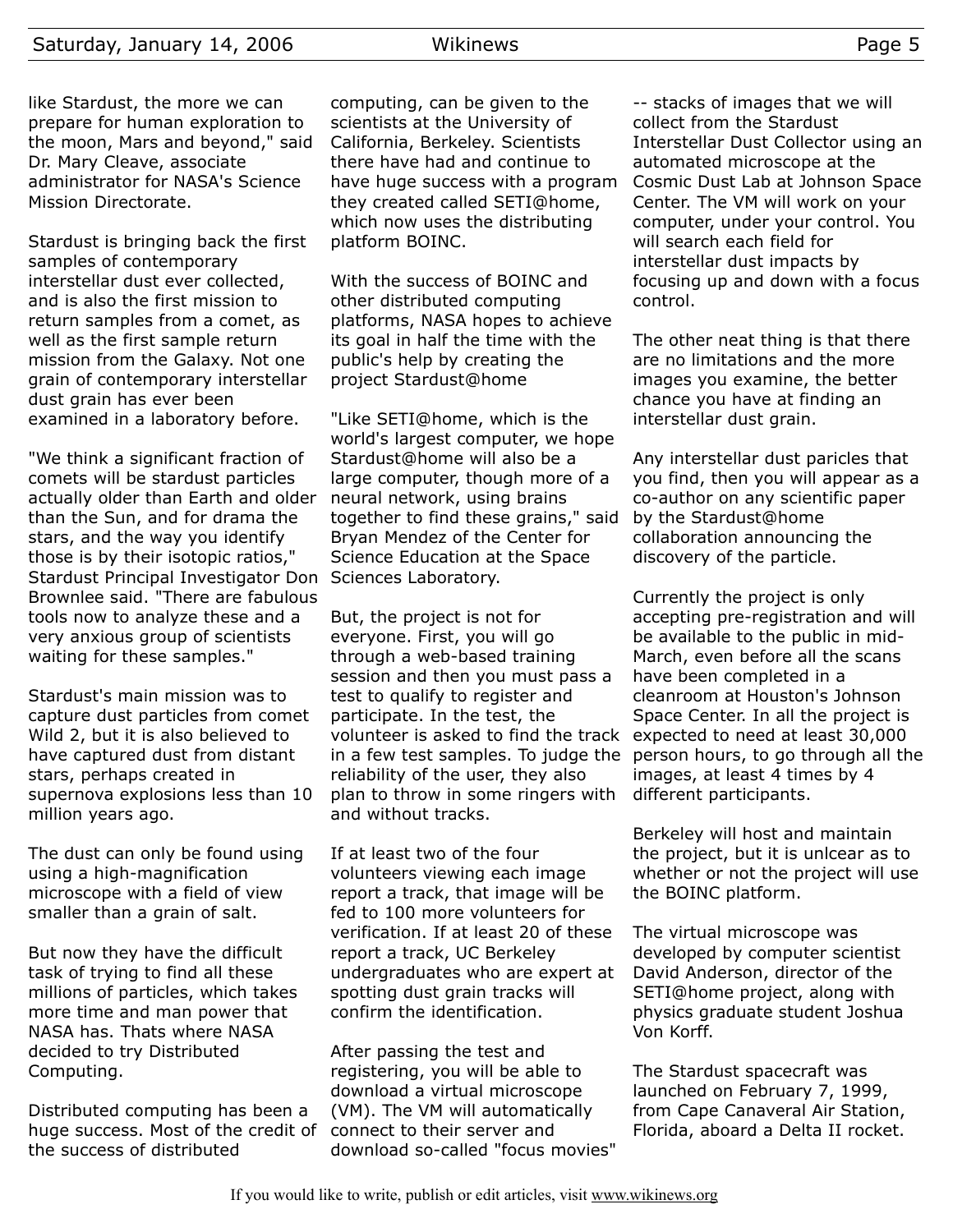The Stardust project is expected to cost \$170-million-dollars with a journey that will have lasted over 7 years and actually went around the Sun three times, and "back in time to 4.5 billion years in time to gather these primitive samples that just were released from a comet's nucleus," Duxbury later added.

# **Australia accused of bullying East Timor over oil field treaty**

The Australian Federal Government has been accused of bullying and short-changing the tiny nation of East Timor (Timor-Leste). Australia and East Timor have signed a treaty to share revenue from the Greater Sunrise energy field located in the Timor Sea. The treaty means each country gets half the revenue from Other non-government the area - but any further negotiations on maritime boundaries will be postponed for up to 50 years.

The treaty, signed in Sydney on January 12th was attended by Australian Prime Minister John Howard and his East Timorese counterpart Mari Alkatiri. The treaty is the culmination of longrunning negotiations and bitter disputes between the two countries on how to split the \$40 billion resource.

East Timorese Prime Minister Dr Mari Alkatiri said the landmark agreement would provide a major boost to the nation's revenues while protecting its territorial sovereignty. "I am confident this is for the benefit of the people," he said. Dr Alkatiri anticipated production may be up to 10 years away.

However, an Australian lobby group has vehemently attacked the failure to address, what they say, the bigger and more

important issue of permanent maritime boundaries. Timor Sea Justice Campaign (TSJC) spokesman Tom Clarke says the Australia government did not respect conventional maritime boundaries. He says the postponed decision on maritime boundaries means East Timor will not be able to gain control of their territory.

"The Australian Government has basically bullied the poorest country in Asia into postponing its claim to sovereignty," said Mr Clarke. "So a permanent maritime boundary will not be established under this deal - they're basically leaving that issue for future generations to negotiate."

organisations (NGO's) have protested about Australia's exploitation in the disputed area. A communiqué signed by 12 East Timor NGO's stated that the maritime frontier with Australia should have been established first, before the exploration of resources began.

Australian energy giant Woodside Petroleum, operator of the Greater Sunrise project, has given no indication as to when the development might go ahead.

#### Company spokesman Roger Martin said there were still a few steps to go before the Greater Sunrise joint venture partners would be making any decisions on how to proceed.

Prime Minister John Howard believes the deal is a fair and just outcome and will strengthen relations between the two countries. "It means that the very close relationship between our two countries can not only continue but become even closer," he said.

But Tom Clarke (TSJC) has described the deal as a "stop gap, band-aid solution" - because nothing had been settled on the issue of maritime boundaries. "It simply postpones the real issues of sovereignty for half a century," he said. Mr Clarke said East Timor clearly had more claim over the energy field than Australia.

"The Australian Government has continually and blatantly refused to abide by International Law. Instead, it has bullied the poorest country in Asia into a series of dodgy resource sharing deals, to take billions of dollars that simply do not belong to us," he said.

The campaigners claim the deal marks another sad chapter of Australian foreign policy betrayal, saying the Howard Government is determined to increase Australia's reputation as a bully in the region. "This really should have been a very simple matter of just drawing a line half way between two coastlines, but once again the greed and self-interest of our, the Australian Government, has brought shame to all Australians who believe in a fair go," Mr Clarke said.

#### **Turkish government accused of being too slow to respond to bird flu**

The Turkish government has come under fire from officials in Dogubayazit, where three siblings died from the H5N1 strain of Bird Flu, for not sending enough resources and not responding quickly enough in the region.

The mayor of Dogubayazit, Mukkades Kubilay, claims that the Turkish govenment sent only three doctors and that there were not enough workers to destroy poultry.

The government has been accused